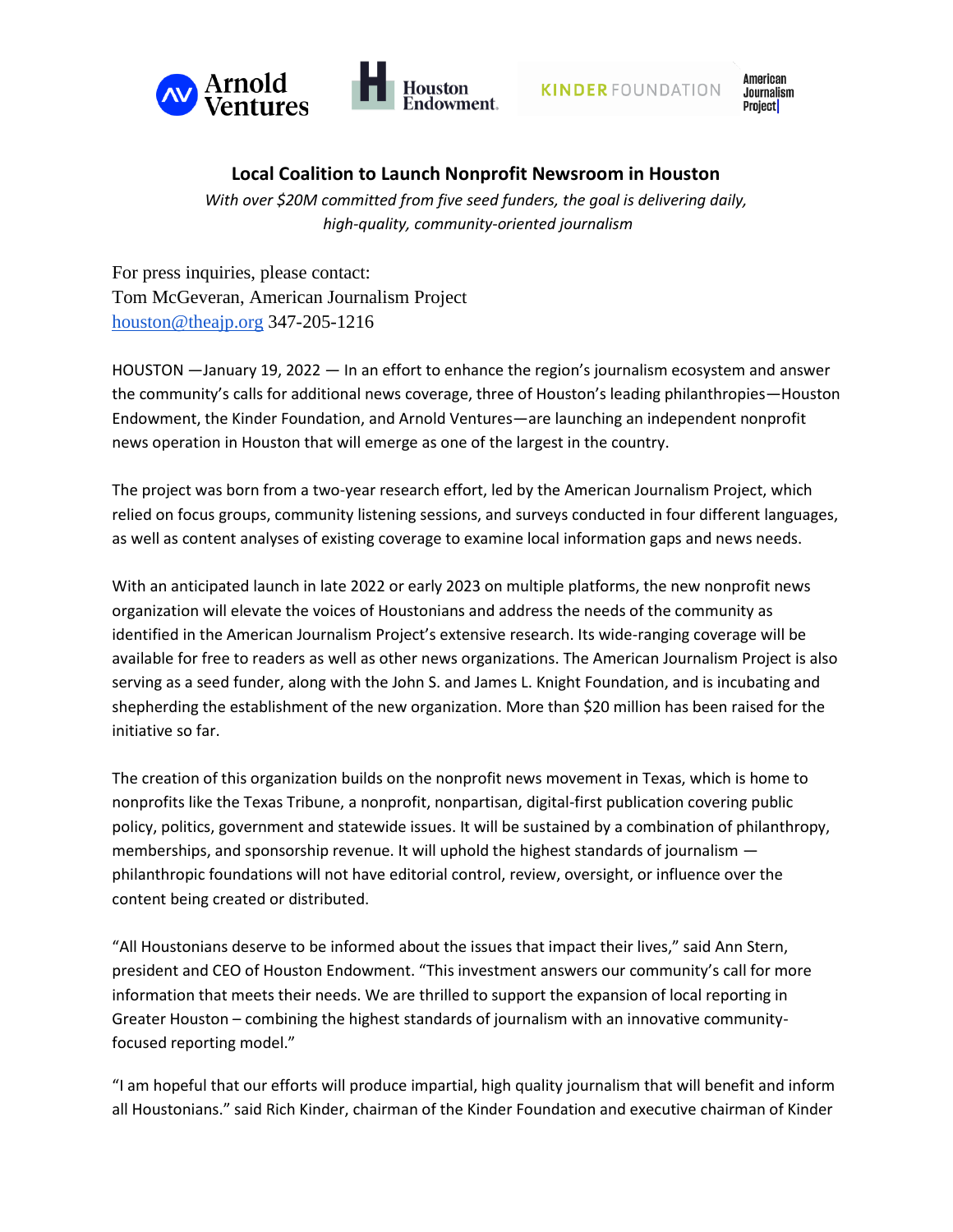



American **Journalism** Project

Morgan. "This additional newsroom for Houston is supported because of an existing need, and we see this as a way of augmenting the current journalistic industry that informs our city."

"Commercial news organizations across the United States have rapidly declined in recent years, a trend that directly undermines the foundations of American democracy," said Laura Arnold, co-founder and co-chair of Arnold Ventures. "A free press is essential, and until the industry finds its footing, philanthropy must do its part to help strengthen and safeguard the Fourth Estate. We have long invested in nonprofit journalism, and we are honored to support the establishment of a robust newsroom endeavor in our hometown."

"Local newsrooms are vital civic institutions in their communities," said Sarabeth Berman, CEO of the American Journalism Project. "This partnership marks a major step into a new era for local journalism it's a demonstration of how local foundations can play a critical role in building and sustaining newsrooms, and changing the trajectory of local journalism."

A local search committee comprised of civic, business and nonprofit leaders will immediately begin work to conduct an open search for a founding management team, including an Editor-in-Chief and a CEO for the region-wide network. Job descriptions can be found at http://localnewsforhouston.org/jobs.

The search committee will include:

- Ann Stern, President & CEO, Houston Endowment
- Dr. Anne Chao, Manager of the Houston Asian American Archive, Rice University
- Armando Perez, Executive Vice President, H-E-B Houston, chairman, United Way Greater Houston
- Jeff Cohen, Executive Vice President, Arnold Ventures
- Reginald DesRosches, Howard R. Hughes Provost and President-Elect, Rice University
- Rich Kinder, chairman, Kinder Foundation, and Executive Chairman, Kinder Morgan Inc.

The organization's name, news coverage strategies, and office location will be determined by its new leadership. The management team will be expected to hire and deploy an experienced, diverse workforce and pursue innovative models and emerging best practices in engaging community members to help inform the newsroom's priorities. It will strive to be the center of conversation about Houston's critical issues, bridge communities, and foster community engagement, while building a vibrant and active following.

The organization has established an introductory web page at [localnewsforhouston.org,](http://localnewsforhouston.org/) where applications for the CEO and editor-in-chief are currently being accepted.